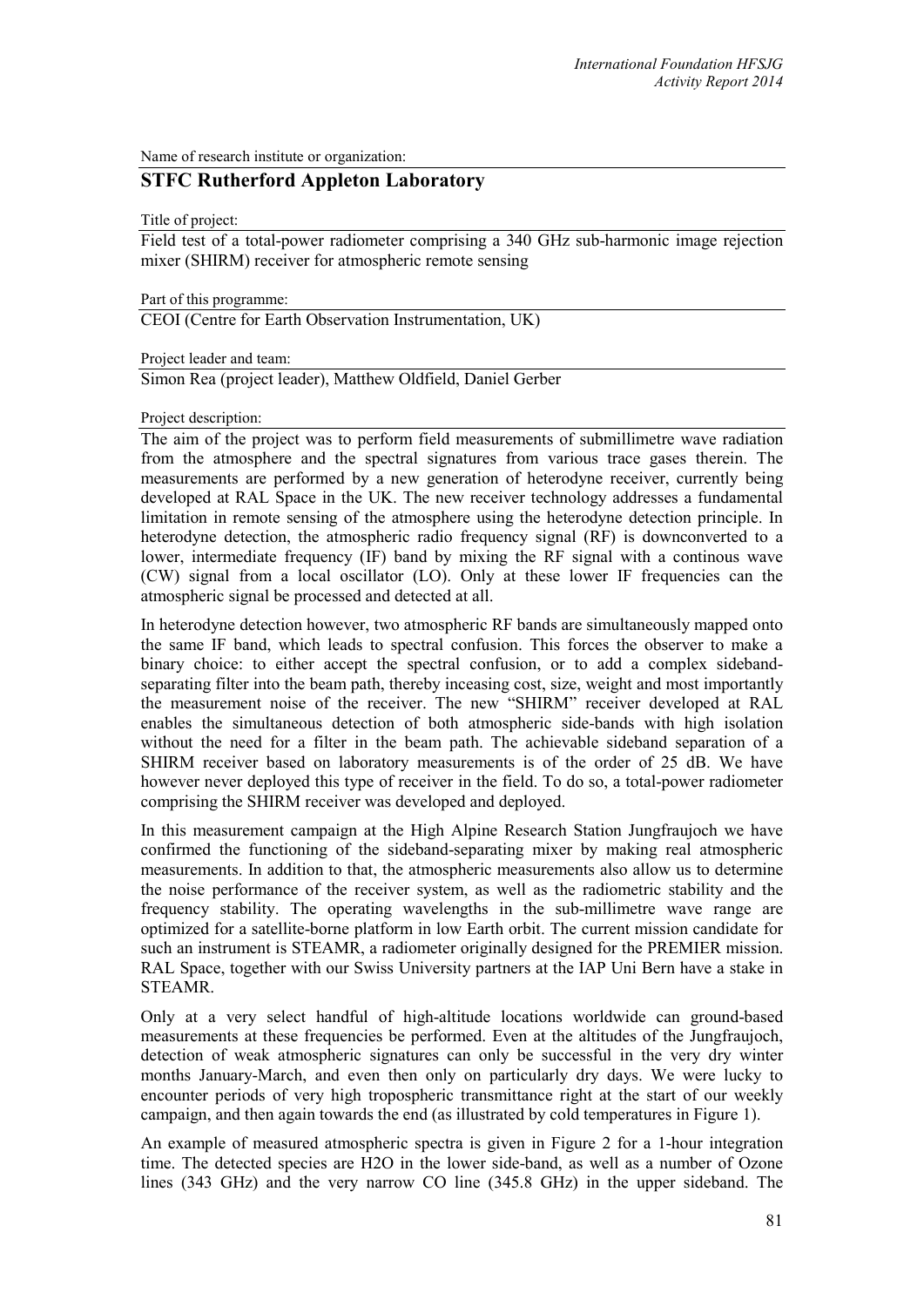detection of CO from ground-based observations is a major scientific feat and testimony to the quality of the instrument performance, as well as the unique observation conditions the High Alpine Research Station Jungfraujoch (HFSJ) has to offer.

In Figure 3 we mirror the frequency range of the lower side-band about the LO frequency. This allows a direct inter-comparison of the two radio frequency bands just the way they are mapped on top of each other in IF space. The red arrows indicate that none of the spectral features in either side-band is visible at all in its respective mirror side-band. This confirms, with real atmospheric data, the good side-band suppression of our current generation of SHIRM mixers.

The confirmation of the predicted instrument performance with real field measurements, and the demonstration of low receiver noise and high measurement stability, will be instrumental in supporting our endeavor to impart this new mixer technology in future Space instrumentation (i.e. as part of STEAMR on the Canadian-Swedish ALiSS Mission).



*Figure 1. Overview of the meteorological conditions during the measurement campaign. The left panel shows surface temperature (blue) and surface humidity (red) from the Ground Station at HFSJ. The right panel shows the tropospheric humidity profiles over HFSJ from ECMWF Operational Data. We've encountered three windows of good measurement conditions over the course of 1 week.*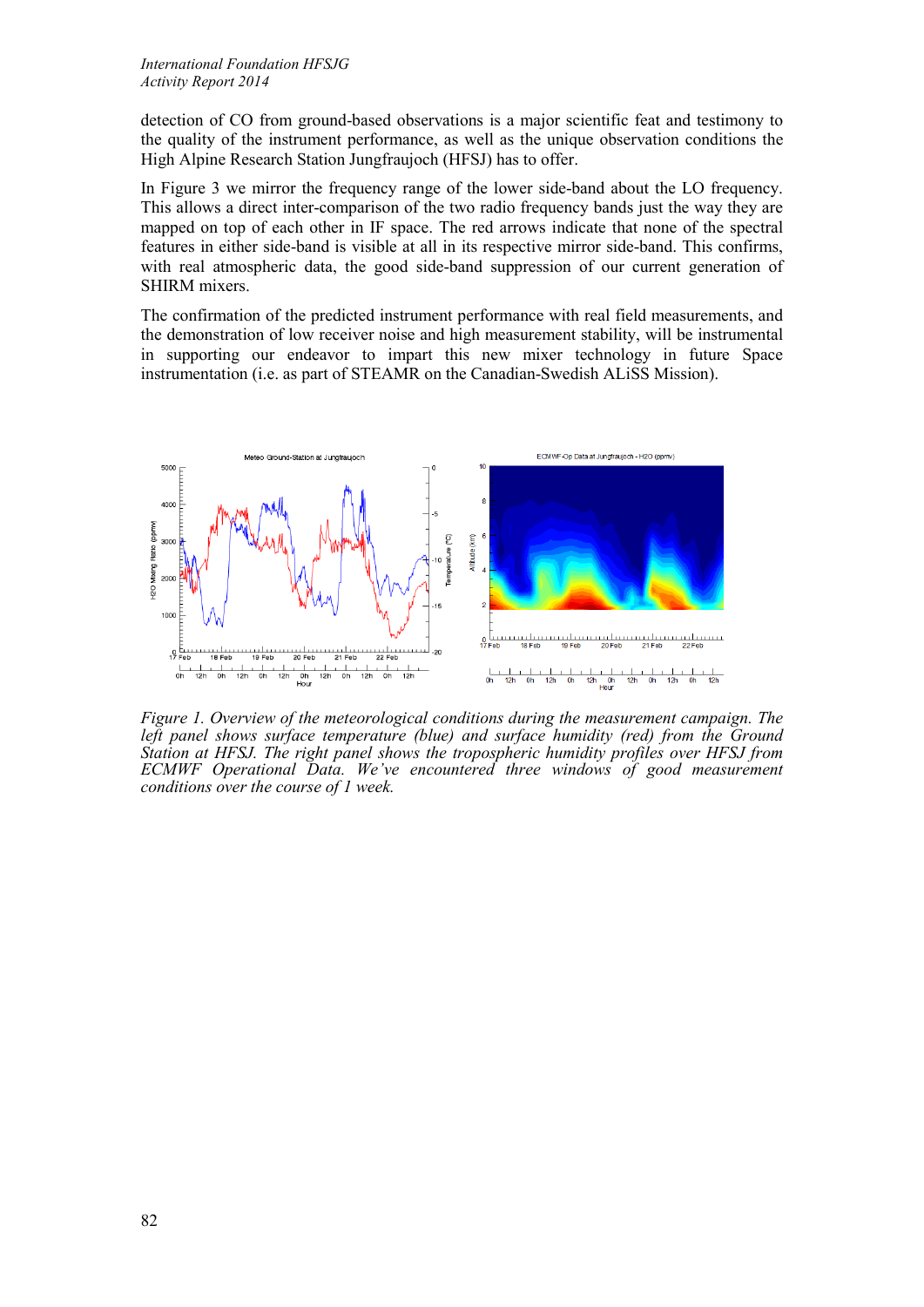

*Figure 2. Measured spectra in the lower (top panel) and upper (bottom panel) side-bands. The spectrum is composed of measurements from two separate spectrometers (green and blue parts) symmetrically located around the centre local oscillator frequency at 334.5 GHz.*



*Figure 3. Flipping over the lower sideband gives a direct comparison of the different radio frequencies that are mapped on the same intermediate frequency in heterodyne detection. The inter-comparison of spectral features (red arrows) shows that even strong spectral lines are suppressed beyond detection in the respective mirror side-bands.*